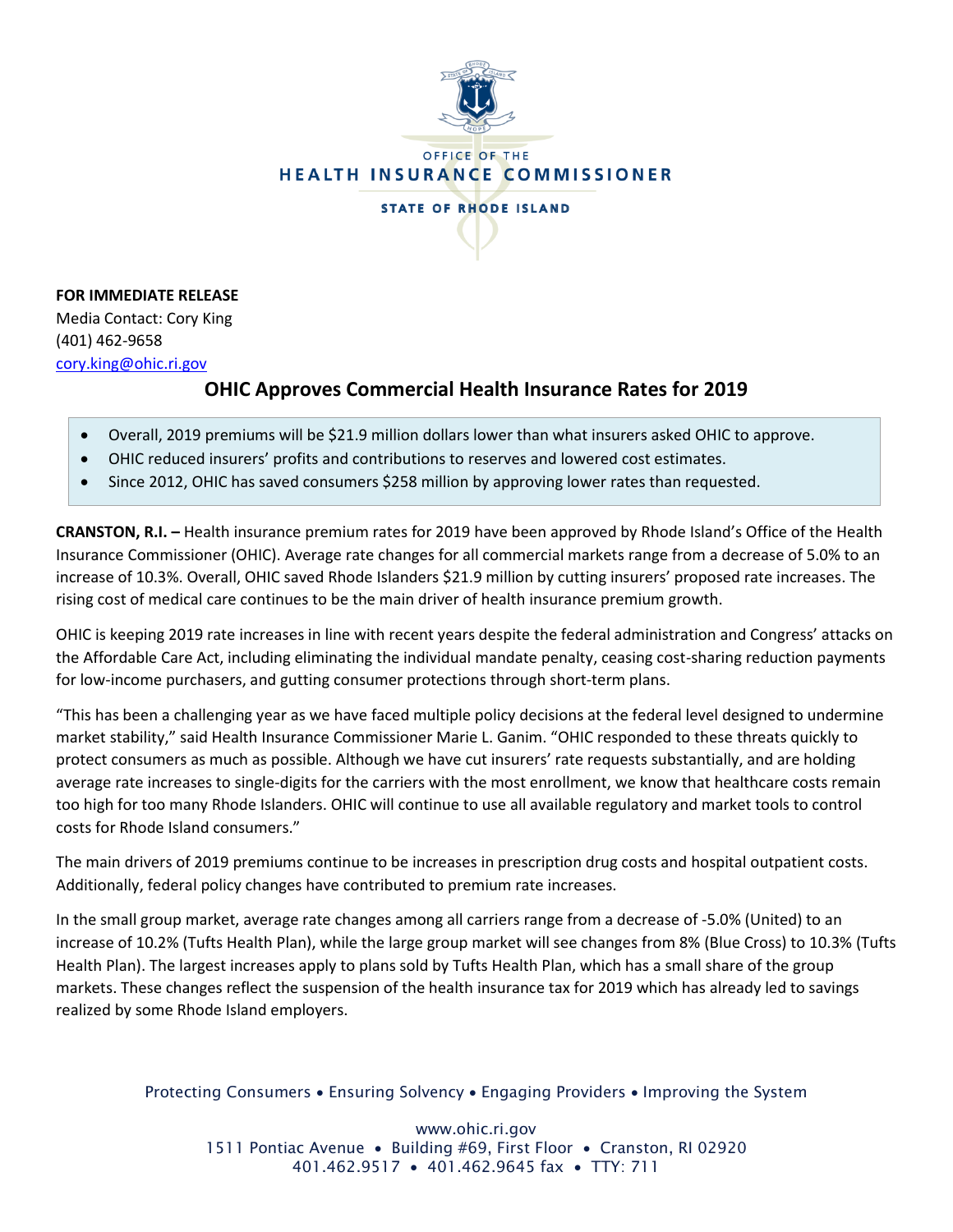In the individual market, the average rate change for Neighborhood Health Plan of Rhode Island is 8.7% and for Blue Cross & Blue Shield of Rhode Island is 7.5%. The 2019 benchmark plan – which is the second-lowest cost silver plan and determines the value of tax credits available through HealthSource RI – will have a base rate of \$262.74 for a 21-yearold. According to Kaiser Family Foundation data, Rhode Island had the second-lowest benchmark premium growth rate in the United States from 2014-2018, and Rhode Island's 2018 benchmark plan rate was the lowest in the nation.

| <b>Plan Year</b>         | 2014 | 2015                                                                                                  | 2016 | 2017     | $2018**$ | 2019 |
|--------------------------|------|-------------------------------------------------------------------------------------------------------|------|----------|----------|------|
| Benchmark Plan Base Rate |      | $\vert$ \$230.00 $\vert$ \$203.23 $\vert$ \$205.55 $\vert$ \$204.46 $\vert$ \$243.01 $\vert$ \$262.74 |      |          |          |      |
| % yearly change          |      | $-13.3%$                                                                                              | 1.1% | $-0.5\%$ | 18.9%    | 8.1% |

# **2014-2019 Individual Market Benchmark Plan\* Rates (Monthly premium rate for 21-year-old)**

*\*The benchmark plan is the 2nd-lowest-cost silver plan sold on HealthSource RI. The benchmark plan rate determines the dollar amount of tax credits available to qualifying consumers.* 

*\*\*Beginning 2018, silver-level plans include a surcharge due to federal elimination of Cost-Sharing Reduction payments.*

The 8 out of 10 subsidized consumers who purchase individual coverage through HealthSource RI may be able to mitigate the impact of rate increases by leveraging their increased tax credit, while those who do not qualify for subsidies may face higher premiums if they do not shop around for a plan. "OHIC's ability to mitigate the impact of ever changing federal policies on premium prices continues to be a model for the nation," said HealthSource RI Director Zachary W. Sherman. "As with this year, some of the marketplace offerings through HealthSource RI will be different in 2019 and we strongly urge returning and new customers to come in and shop during the upcoming Open Enrollment period which starts November 1. It is our job to help Rhode Islander's cut through the confusion and choose the best, most affordable health insurance plan possible."

HealthSource RI is preparing an application for a federal innovation waiver for a state reinsurance program that could significantly reduce premium increases on 2020 individual plan rates. The state's Market Stability Workgroup, comprised of diverse stakeholders representing health insurers, employers, healthcare providers and consumers, will reconvene to advise OHIC and HealthSource RI on establishing the reinsurance program. The Workgroup will also examine further measures, including a state shared responsibility requirement.

Rhode Island is the only state with an insurance commissioner who focuses specifically on health care. OHIC is dedicated to protecting consumers; guarding the solvency of health insurers; encouraging the fair treatment of health care providers; and improving the health care system. Examples of OHIC's pro-consumer work include:

- an annual cap on increases in hospital prices paid by health insurers which saves insured consumers money;
- requiring insurers to invest in primary care. Investments in the adoption of the Patient-Centered Medical Home model over a four-year period has yielded a return of approximately \$2.50 in savings for each dollar spent, according to estimates from Blue Cross &Blue Shield of Rhode Island; and
- saving consumers over \$1 million in 2018 by assisting them with insurance complaint resolution.

These policies are part of OHIC's overall efforts to protect consumers by controlling health care costs in Rhode Island.